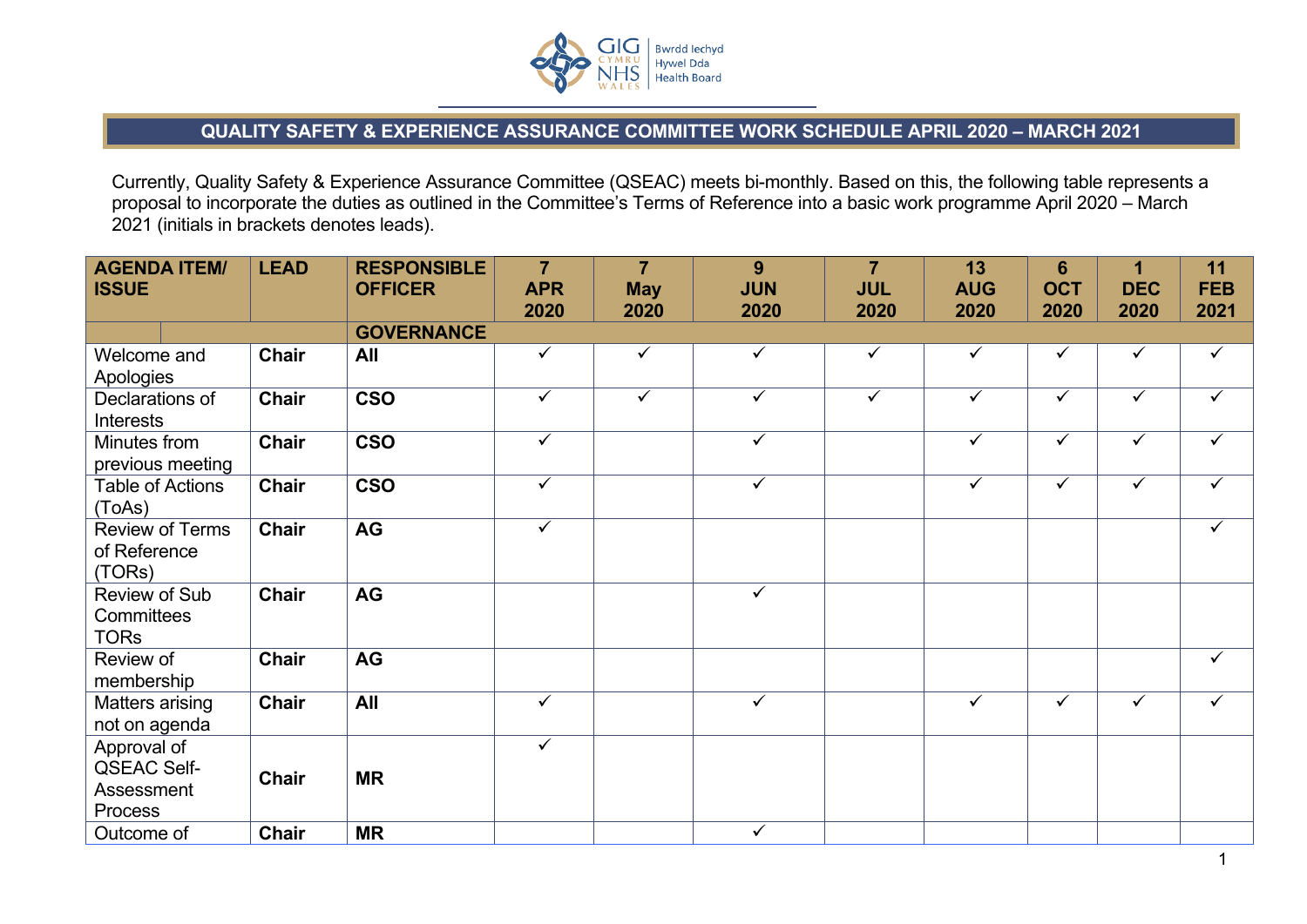| <b>AGENDA ITEM/</b><br><b>ISSUE</b> | <b>LEAD</b>     | <b>RESPONSIBLE</b><br><b>OFFICER</b> | $\overline{7}$<br><b>APR</b> | $\overline{7}$<br><b>May</b> | 9<br><b>JUN</b>         | $\overline{7}$<br><b>JUL</b> | 13<br><b>AUG</b>        | $6\phantom{1}6$<br><b>OCT</b> | $\mathbf 1$<br><b>DEC</b> | 11<br><b>FEB</b> |
|-------------------------------------|-----------------|--------------------------------------|------------------------------|------------------------------|-------------------------|------------------------------|-------------------------|-------------------------------|---------------------------|------------------|
|                                     |                 |                                      | 2020                         | 2020                         | 2020                    | 2020                         | 2020                    | 2020                          | 2020                      | 2021             |
| <b>QSEAC Self-</b>                  |                 |                                      |                              |                              |                         |                              |                         |                               |                           |                  |
| Assessment                          |                 |                                      |                              |                              |                         |                              |                         |                               |                           |                  |
| Process                             |                 |                                      |                              |                              |                         |                              |                         |                               |                           |                  |
| <b>Workplan Review</b>              | <b>Chair/MR</b> |                                      |                              |                              |                         |                              |                         |                               |                           |                  |
|                                     |                 |                                      |                              |                              |                         |                              | $\checkmark$            |                               |                           |                  |
| Patient/Staff Story                 | <b>MR</b>       |                                      | $\overline{\checkmark}$      |                              |                         |                              | $\overline{\checkmark}$ | $\overline{\checkmark}$       | $\overline{\checkmark}$   | $\checkmark$     |
|                                     |                 |                                      | (Deferred)                   |                              |                         |                              | (LD)                    |                               |                           |                  |
| Policies for                        | All             | All                                  | ✓                            |                              | $\checkmark$            |                              | $\checkmark$            | $\checkmark$                  | $\checkmark$              | $\checkmark$     |
| Approval (as                        |                 |                                      |                              |                              |                         |                              |                         |                               |                           |                  |
| required)                           |                 |                                      | $\checkmark$                 |                              | $\overline{\checkmark}$ |                              | $\overline{\checkmark}$ | $\overline{\checkmark}$       | $\overline{\checkmark}$   |                  |
| Quality and                         |                 |                                      |                              |                              |                         |                              | <b>WHCs</b>             |                               |                           | $\checkmark$     |
| <b>Safety Assurance</b><br>Report   |                 |                                      |                              |                              |                         |                              |                         |                               |                           |                  |
| incorporating:                      |                 |                                      |                              |                              |                         |                              |                         |                               |                           |                  |
| External<br>$\bullet$               |                 |                                      |                              |                              |                         |                              |                         |                               |                           |                  |
| Monitoring                          |                 |                                      |                              |                              |                         |                              |                         |                               |                           |                  |
| <b>Final Reports</b>                |                 |                                      |                              |                              |                         |                              |                         |                               |                           |                  |
| <b>Nurse Staffing</b><br>$\bullet$  | <b>MR</b>       | <b>SP</b>                            |                              |                              |                         |                              |                         |                               |                           |                  |
| Levels (Wales)                      |                 |                                      |                              |                              |                         |                              |                         |                               |                           |                  |
| <b>Act Updates</b>                  |                 |                                      |                              |                              |                         |                              |                         |                               |                           |                  |
| (as required)                       |                 |                                      |                              |                              |                         |                              |                         |                               |                           |                  |
| Board to Floor<br>$\bullet$         |                 |                                      |                              |                              |                         |                              |                         |                               |                           |                  |
| Walkabouts                          |                 |                                      |                              |                              |                         |                              |                         |                               |                           |                  |
| <b>Nurse Staffing</b>               |                 |                                      | $\checkmark$                 |                              |                         | $\checkmark$                 | $\overline{\checkmark}$ |                               |                           |                  |
| Levels (Wales)                      |                 |                                      |                              |                              |                         |                              |                         |                               |                           |                  |
| Act-Annual                          |                 |                                      |                              |                              |                         |                              |                         |                               |                           |                  |
| Report 2019/20                      |                 |                                      |                              |                              |                         |                              |                         |                               |                           |                  |
| Receive Sub-                        | <b>MR</b>       | <b>AS/PK/LOC</b>                     |                              |                              | $\overline{\checkmark}$ |                              | $\checkmark$            | $\checkmark$                  | $\checkmark$              | $\checkmark$     |
| Committee                           |                 |                                      |                              |                              |                         |                              |                         |                               |                           |                  |
| <b>Update Reports</b>               |                 |                                      |                              |                              |                         |                              |                         |                               |                           |                  |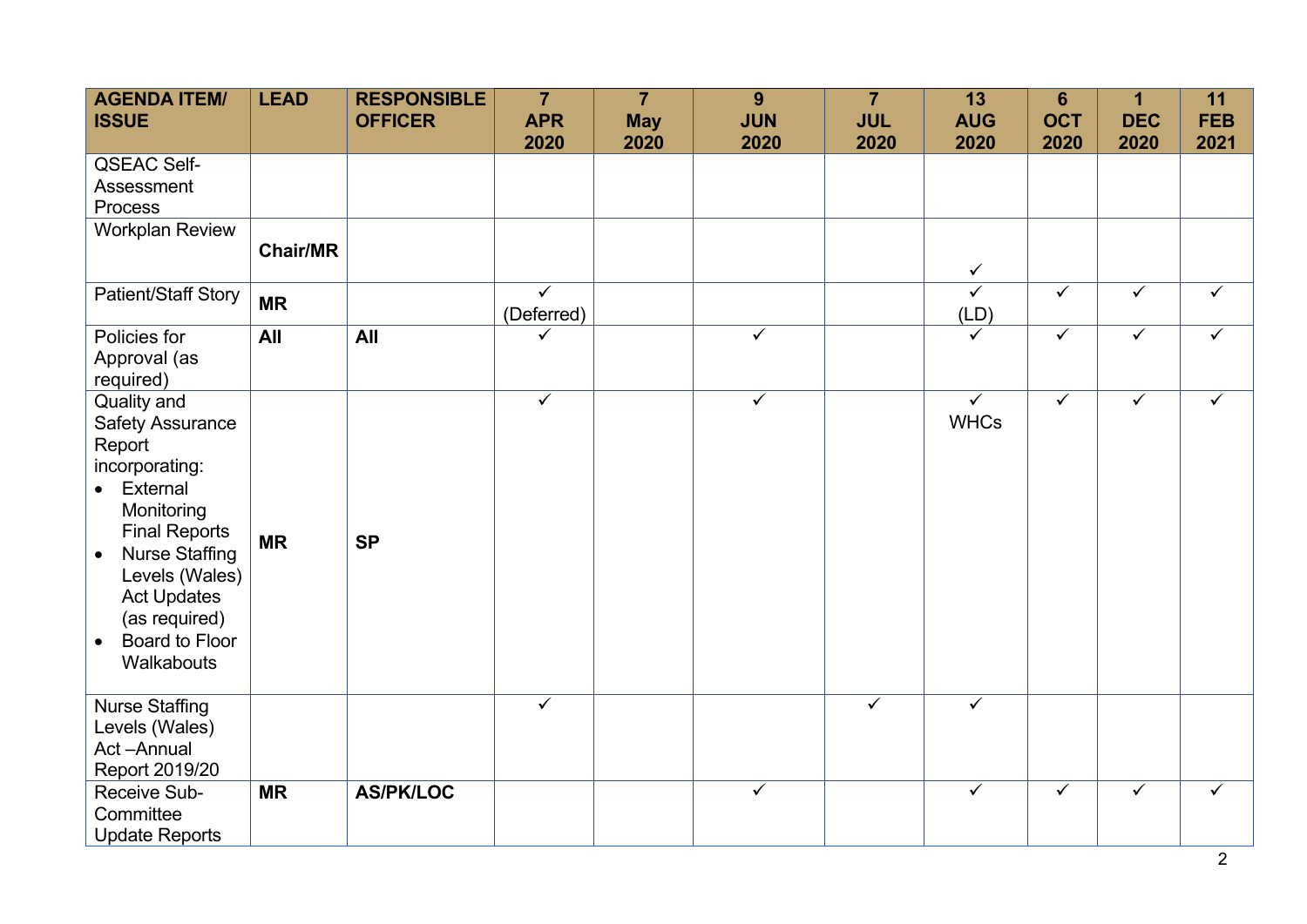| <b>AGENDA ITEM/</b><br><b>ISSUE</b>                                                                          | <b>LEAD</b>  | <b>RESPONSIBLE</b><br><b>OFFICER</b>            | $\overline{7}$<br><b>APR</b><br>2020   | $\overline{7}$<br><b>May</b> | 9<br><b>JUN</b>                                   | $\overline{7}$<br><b>JUL</b> | 13<br><b>AUG</b><br>2020              | $6\phantom{1}6$<br><b>OCT</b> | 1<br><b>DEC</b>         | 11<br><b>FEB</b>                 |
|--------------------------------------------------------------------------------------------------------------|--------------|-------------------------------------------------|----------------------------------------|------------------------------|---------------------------------------------------|------------------------------|---------------------------------------|-------------------------------|-------------------------|----------------------------------|
| including Risk<br>Register                                                                                   |              |                                                 |                                        | 2020                         | 2020                                              | 2020                         |                                       | 2020                          | 2020                    | 2021                             |
| Research &<br>Development<br>(R&D) Activity<br>Report /Annual<br>Reports 2018/19<br>and 2019/20              | <b>PK</b>    |                                                 |                                        |                              | $\checkmark$                                      |                              |                                       |                               |                         |                                  |
| Operational<br>Group Updates -<br>each group will<br>present a report 2<br>times per year.                   | <b>MR</b>    | <b>SP/SD/PK/JPJ</b>                             |                                        |                              | $\overline{\checkmark}$<br>(Safeguarding<br>IP&C) |                              | $\overline{\checkmark}$<br><b>ECP</b> | $\overline{\checkmark}$       | $\overline{\checkmark}$ | $\checkmark$                     |
| Reflective<br>Summary                                                                                        | <b>AL</b>    | <b>MR</b>                                       | $\checkmark$                           |                              | $\overline{\checkmark}$                           |                              | $\checkmark$                          | $\checkmark$                  | $\checkmark$            | $\checkmark$                     |
| Annual Report on<br>Committee's<br>Activity                                                                  | <b>AL/MR</b> | <b>SP/All</b>                                   | $\checkmark$ (via<br>Chairs<br>Action) |                              |                                                   |                              |                                       |                               |                         |                                  |
| Annual Report on<br>Sub-Committee's<br>activity for<br>incorporating into<br><b>QSEAC's Annual</b><br>Report | <b>MR</b>    | <b>AS/JPJ/SD/</b><br>LC/SP/<br><b>LOC/LG/PK</b> | ✓                                      |                              |                                                   |                              |                                       |                               |                         |                                  |
| Approval of<br><b>Annual Quality</b><br>Statement (AQS)                                                      | <b>MR</b>    | <b>CS</b>                                       | $\overline{\checkmark}$<br>Final       |                              |                                                   |                              |                                       |                               |                         | $\overline{\checkmark}$<br>Draft |
| <b>Corporate Risks</b><br>Assigned to<br><b>QSEAC</b>                                                        | <b>MR</b>    | <b>ChB</b>                                      | $\overline{\checkmark}$<br>(Deferred)  |                              | $\checkmark$                                      |                              |                                       | $\checkmark$                  |                         | $\checkmark$                     |
| <b>New Corporate</b>                                                                                         | <b>MR</b>    | ChB                                             |                                        | $\checkmark$                 | $\checkmark$                                      |                              |                                       |                               |                         |                                  |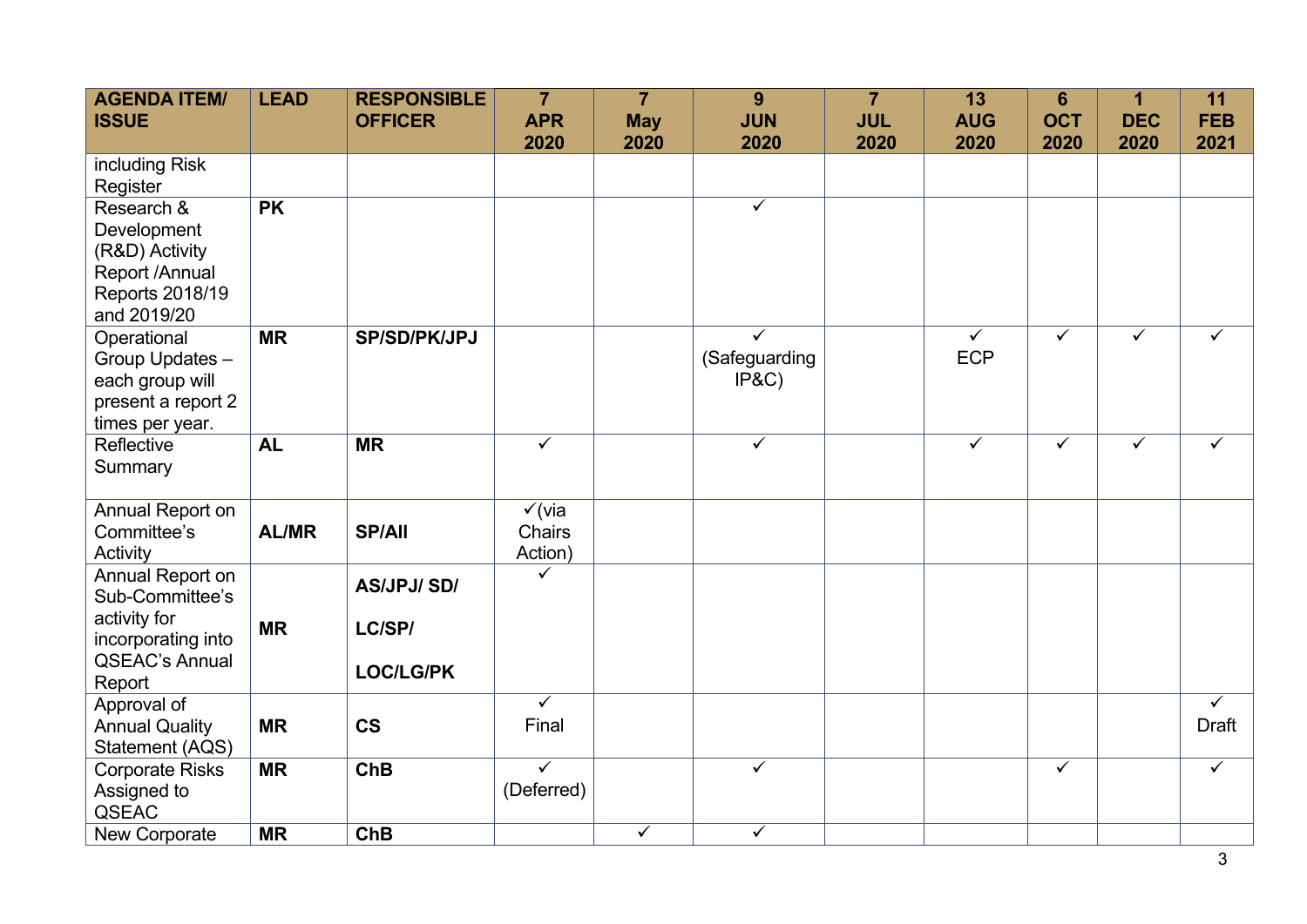| <b>AGENDA ITEM/</b><br><b>ISSUE</b>                                      | <b>LEAD</b>    | <b>RESPONSIBLE</b><br><b>OFFICER</b> | $\overline{7}$<br><b>APR</b> | $\overline{7}$<br><b>May</b>        | 9<br><b>JUN</b>         | $\overline{7}$<br><b>JUL</b>          | 13<br><b>AUG</b>                      | $6\phantom{1}6$<br><b>OCT</b> | 1<br><b>DEC</b> | 11<br><b>FEB</b> |
|--------------------------------------------------------------------------|----------------|--------------------------------------|------------------------------|-------------------------------------|-------------------------|---------------------------------------|---------------------------------------|-------------------------------|-----------------|------------------|
|                                                                          |                |                                      | 2020                         | 2020                                | 2020                    | 2020                                  | 2020                                  | 2020                          | 2020            | 2021             |
| Risks Assigned to<br>QSEAC in light of<br>COVID <sub>19</sub>            |                |                                      |                              | (Deferred)                          |                         |                                       |                                       |                               |                 |                  |
| Deep Dive Report<br>on Risk 855                                          | AC/KJ          |                                      |                              |                                     |                         | $\overline{\checkmark}$<br>(Deferred) | $\overline{\checkmark}$               |                               |                 |                  |
| <b>Risk 129</b>                                                          | <b>JP/ND</b>   |                                      |                              |                                     |                         |                                       | $\checkmark$<br>(Deferred)            |                               |                 |                  |
| Incident Reporting<br>During COVID 19                                    | <b>MR</b>      | <b>SP</b>                            |                              | $\overline{\checkmark}$<br>(Verbal) |                         | $\checkmark$                          |                                       | $\overline{\checkmark}$       |                 |                  |
| <b>Staffing Update</b>                                                   | <b>MR</b>      | <b>MR</b>                            |                              | $\checkmark$                        |                         |                                       |                                       |                               |                 |                  |
| Personal<br>Protective<br>Equipment<br>Update                            | <b>MR</b>      | <b>MR</b>                            |                              | $\overline{\checkmark}$             |                         | $\checkmark$<br>(Verbal)              |                                       |                               |                 |                  |
| <b>Critical Care</b><br>Medicines                                        | J <sub>P</sub> | <b>JPJ</b>                           |                              | $\overline{\checkmark}$             |                         |                                       | $\overline{\checkmark}$<br>(Risk 848) |                               |                 |                  |
| <b>Clinical Audit</b><br>Position<br><b>Statement</b>                    | <b>MD</b>      | $\overline{B}$                       |                              |                                     | $\overline{\checkmark}$ |                                       |                                       |                               |                 |                  |
| COVID-19<br>Response Update                                              | <b>AC</b>      | <b>AC</b>                            |                              |                                     | $\checkmark$            |                                       |                                       |                               |                 |                  |
| Cancer<br><b>Treatments</b><br>During COVID-19                           | <b>AC</b>      | <b>KJ</b>                            |                              |                                     | $\overline{\checkmark}$ |                                       |                                       |                               |                 |                  |
| Health & Care<br><b>Standards</b><br>Fundamentals of<br>Care Audit 2019: | <b>MR</b>      |                                      |                              |                                     |                         | $\checkmark$                          |                                       |                               | $\checkmark$    |                  |
| <b>Field Hospitals</b>                                                   | <b>AC</b>      |                                      |                              |                                     |                         | $\overline{\checkmark}$               |                                       |                               |                 |                  |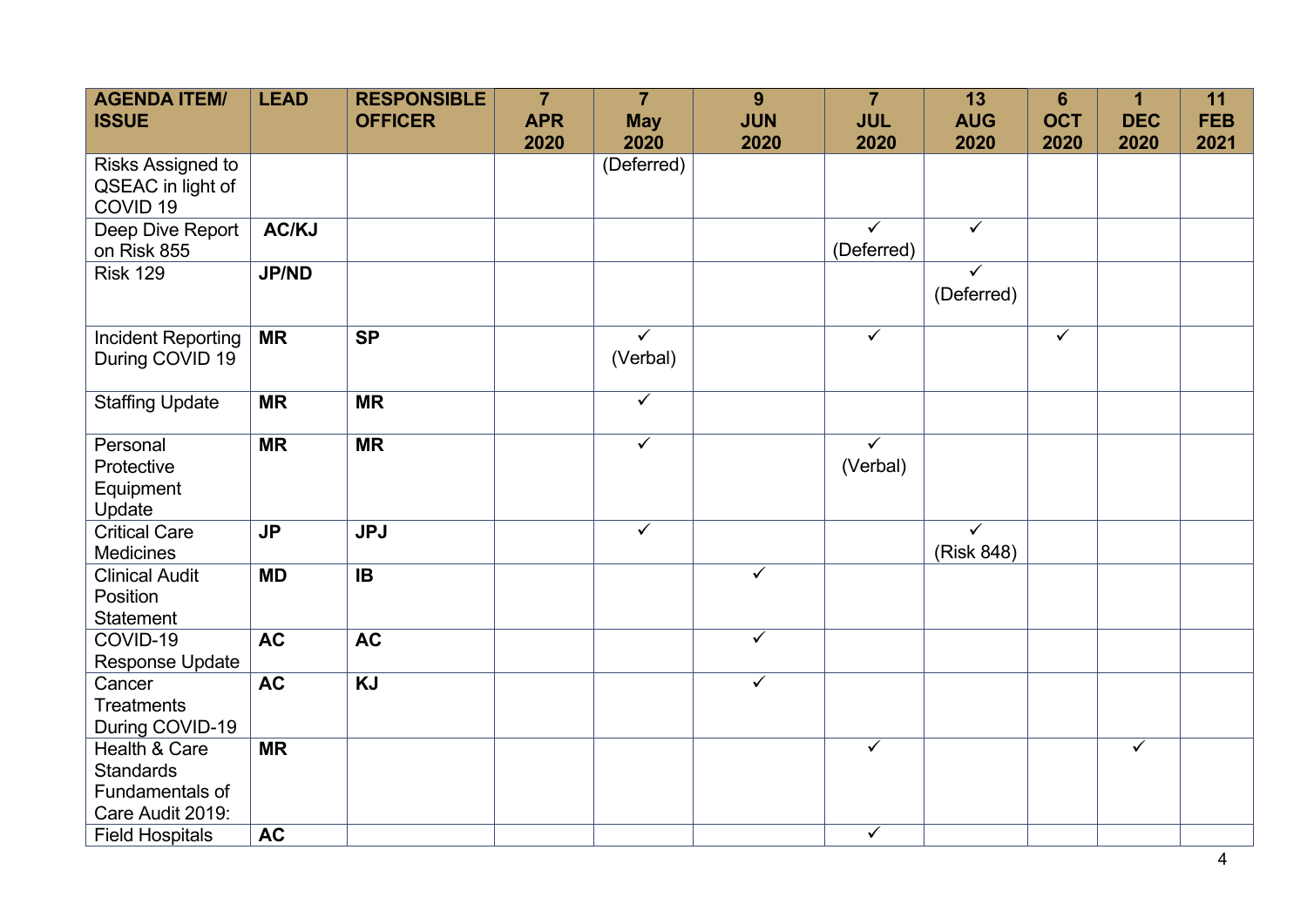| <b>AGENDA ITEM/</b><br><b>ISSUE</b>                                                                       | <b>LEAD</b>  | <b>RESPONSIBLE</b><br><b>OFFICER</b> | $\overline{7}$<br><b>APR</b>        | $\overline{7}$<br><b>May</b> | 9<br><b>JUN</b> | $\overline{7}$<br><b>JUL</b> | 13<br><b>AUG</b> | $6\phantom{1}6$<br><b>OCT</b> | $\mathbf 1$<br><b>DEC</b> | 11<br><b>FEB</b> |
|-----------------------------------------------------------------------------------------------------------|--------------|--------------------------------------|-------------------------------------|------------------------------|-----------------|------------------------------|------------------|-------------------------------|---------------------------|------------------|
|                                                                                                           |              |                                      | 2020                                | 2020                         | 2020            | 2020                         | 2020             | 2020                          | 2020                      | 2021             |
| Update<br>Outcome of<br><b>Clinical Audits</b><br>undertaken by the<br><b>Health Board</b>                | <b>MD</b>    | $\overline{IB}$                      |                                     |                              |                 |                              |                  | $\overline{\checkmark}$       |                           |                  |
| Outcome and<br>Impacts of Long<br><b>Waits for Planned</b><br><b>Care on Patients</b>                     | <b>AC</b>    | <b>KJ</b>                            |                                     |                              |                 |                              |                  | $\checkmark$                  |                           |                  |
| <b>Risk 628</b>                                                                                           | <b>AS</b>    |                                      |                                     |                              |                 |                              |                  | $\overline{\checkmark}$       |                           |                  |
| Assurance Report<br><b>Winter Planning</b><br>on Risks 129 &<br>810                                       | <b>AC/JP</b> | <b>KJ/ND</b>                         |                                     |                              |                 |                              |                  | $\checkmark$                  |                           |                  |
| <b>Risk 635</b>                                                                                           | <b>RJ</b>    |                                      |                                     |                              |                 |                              |                  | $\overline{\checkmark}$       |                           |                  |
| Assurance Report<br>on Risk 634                                                                           | <b>AC</b>    |                                      |                                     |                              |                 |                              |                  | $\checkmark$                  |                           |                  |
| Risk 684 and New<br>Risk on<br><b>Defibrillators</b>                                                      | <b>AC</b>    |                                      |                                     |                              |                 |                              |                  | $\checkmark$                  |                           |                  |
| <b>Director of Public</b><br><b>Health Report</b>                                                         | <b>RJ</b>    |                                      | $\overline{\checkmark}$<br>(Verbal) |                              |                 |                              |                  |                               | $\overline{\checkmark}$   |                  |
| <b>Enabling Quality</b><br>Improvement In<br>Practice (EQIiP) -<br>Outcome from 1 <sup>st</sup><br>cohort | <b>MR</b>    | <b>MD</b>                            | $\checkmark$<br>(Deferred)          |                              |                 |                              |                  |                               |                           |                  |
| <b>Hospital Aquired</b><br>Thrombosis                                                                     | <b>MR</b>    | <b>SG</b>                            | $\overline{\checkmark}$             |                              |                 |                              |                  | $\checkmark$                  |                           |                  |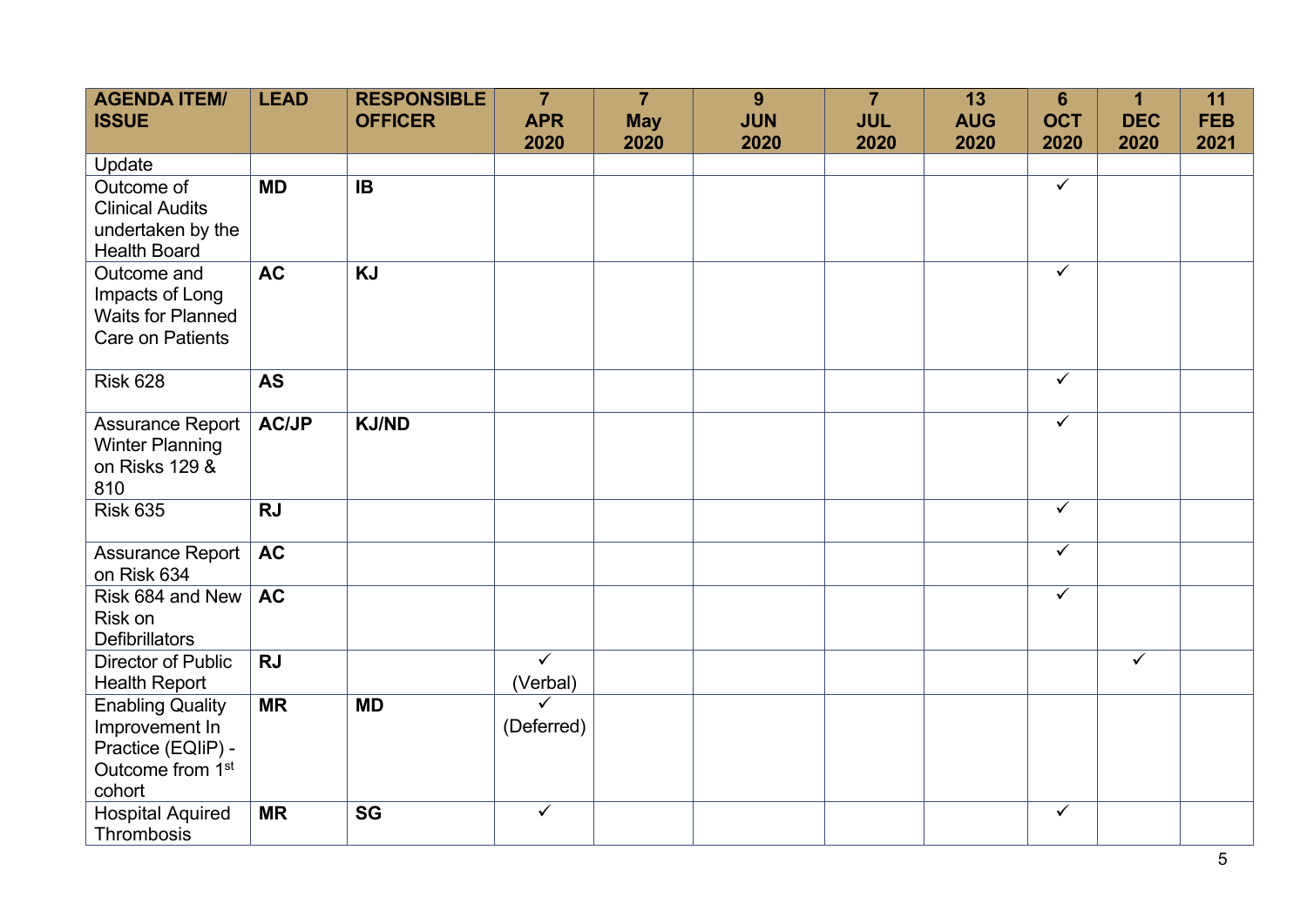| <b>AGENDA ITEM/</b><br><b>ISSUE</b> | <b>LEAD</b> | <b>RESPONSIBLE</b><br><b>OFFICER</b> | $\overline{7}$<br><b>APR</b> | $\overline{7}$<br><b>May</b> | 9<br><b>JUN</b>         | $\overline{7}$<br><b>JUL</b> | 13<br><b>AUG</b> | $6\phantom{1}6$<br><b>OCT</b> | 1<br><b>DEC</b> | 11<br><b>FEB</b> |
|-------------------------------------|-------------|--------------------------------------|------------------------------|------------------------------|-------------------------|------------------------------|------------------|-------------------------------|-----------------|------------------|
| (HAT) Action                        |             |                                      | 2020                         | 2020                         | 2020                    | 2020                         | 2020             | 2020                          | 2020            | 2021             |
| Plan                                |             |                                      |                              |                              |                         |                              |                  |                               |                 |                  |
| Orthodontic                         | <b>JP</b>   | <b>MO</b>                            |                              |                              |                         |                              |                  | $\checkmark$                  |                 |                  |
| Services Update                     |             |                                      |                              |                              |                         |                              |                  |                               |                 |                  |
| Outcome Of                          | <b>AC</b>   |                                      |                              |                              |                         |                              |                  | $\checkmark$                  |                 |                  |
| Discussions with                    |             |                                      |                              |                              |                         |                              |                  |                               |                 |                  |
| Operational                         |             |                                      |                              |                              |                         |                              |                  |                               |                 |                  |
| <b>Teams on Risk</b>                |             |                                      |                              |                              |                         |                              |                  |                               |                 |                  |
| Management                          |             |                                      |                              |                              |                         |                              |                  |                               |                 |                  |
| Single Cancer                       | <b>AC</b>   | <b>AS</b>                            | $\checkmark$                 |                              |                         |                              |                  |                               |                 |                  |
| Pathway (taking                     |             |                                      | (verbal)                     |                              |                         |                              |                  |                               |                 |                  |
| into consideration                  |             |                                      |                              |                              |                         |                              |                  |                               |                 |                  |
| the impact to                       |             |                                      |                              |                              |                         |                              |                  |                               |                 |                  |
| patients and                        |             |                                      |                              |                              |                         |                              |                  |                               |                 |                  |
| other services                      |             |                                      |                              |                              |                         |                              |                  |                               |                 |                  |
| due to a lack of                    |             |                                      |                              |                              |                         |                              |                  |                               |                 |                  |
| Cellular                            |             |                                      |                              |                              |                         |                              |                  |                               |                 |                  |
| Pathologists)<br>New Liberty        | <b>JP</b>   |                                      |                              |                              | $\overline{\checkmark}$ |                              |                  | $\checkmark$                  |                 |                  |
| Protection                          |             |                                      |                              |                              | (Deferred)              |                              |                  |                               |                 |                  |
| Safeguard                           |             |                                      |                              |                              |                         |                              |                  |                               |                 |                  |
| Implications for                    |             |                                      |                              |                              |                         |                              |                  |                               |                 |                  |
| <b>Hywel Dda</b>                    |             |                                      |                              |                              |                         |                              |                  |                               |                 |                  |
| <b>Being Open</b>                   | <b>MR</b>   | <b>LOC</b>                           |                              |                              | $\overline{\checkmark}$ |                              |                  | $\checkmark$                  |                 |                  |
| Process / Duty of                   |             |                                      |                              |                              | (Deferred)              |                              |                  |                               |                 |                  |
| Candour in the                      |             |                                      |                              |                              |                         |                              |                  |                               |                 |                  |
| <b>NHS</b>                          |             |                                      |                              |                              |                         |                              |                  |                               |                 |                  |
| <b>Mortality Data</b>               | <b>PK</b>   | <b>JE</b>                            |                              |                              |                         |                              | $\checkmark$     |                               |                 | $\checkmark$     |
| Claims                              | <b>MR</b>   | <b>LOC</b>                           | $\checkmark$                 |                              |                         |                              | $\checkmark$     |                               | $\checkmark$    |                  |
| Management                          |             |                                      |                              |                              |                         |                              |                  |                               |                 |                  |
| Report - High                       |             |                                      |                              |                              |                         |                              |                  |                               |                 |                  |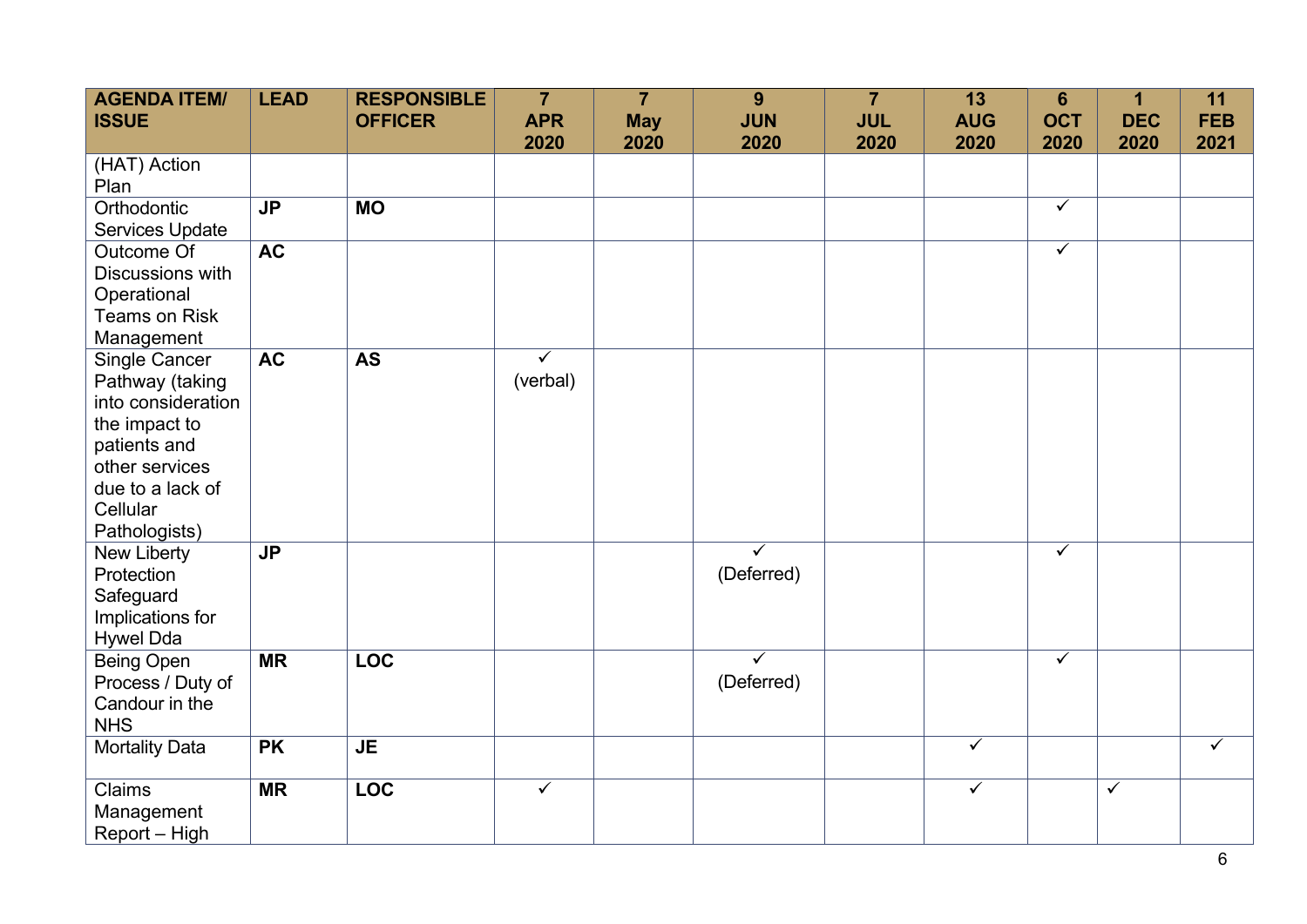| <b>AGENDA ITEM/</b><br><b>ISSUE</b> | <b>LEAD</b> | <b>RESPONSIBLE</b><br><b>OFFICER</b> | $\overline{7}$<br><b>APR</b><br>2020 | $\overline{7}$<br><b>May</b><br>2020 | 9<br><b>JUN</b><br>2020 | $\overline{7}$<br><b>JUL</b><br>2020 | 13<br><b>AUG</b><br>2020 | $6\phantom{1}$<br><b>OCT</b><br>2020 | 1<br><b>DEC</b><br>2020 | 11<br><b>FEB</b><br>2021 |
|-------------------------------------|-------------|--------------------------------------|--------------------------------------|--------------------------------------|-------------------------|--------------------------------------|--------------------------|--------------------------------------|-------------------------|--------------------------|
| <b>Value/Novel</b>                  |             |                                      |                                      |                                      |                         |                                      |                          |                                      |                         |                          |
| Claims                              |             |                                      |                                      |                                      |                         |                                      |                          |                                      |                         |                          |
| <b>Trans-Catheter</b>               | <b>PK</b>   |                                      |                                      |                                      | $\overline{\checkmark}$ |                                      |                          | $\checkmark$                         |                         |                          |
| <b>Aortic Valve</b>                 |             |                                      |                                      |                                      | (verbal)                |                                      |                          |                                      |                         |                          |
| Insertion (TAVI)                    |             |                                      |                                      |                                      |                         |                                      |                          |                                      |                         |                          |
| Progress Report                     |             |                                      |                                      |                                      |                         |                                      |                          |                                      |                         |                          |
| Risk 633 Cancer                     | <b>AC</b>   | <b>KJ/DB</b>                         |                                      |                                      |                         |                                      |                          |                                      |                         | $\checkmark$             |
| Pathway                             |             |                                      |                                      |                                      |                         |                                      |                          |                                      |                         |                          |
|                                     |             | <b>ADMINISTRATION</b>                |                                      |                                      |                         |                                      |                          |                                      |                         |                          |
| Agenda setting                      | <b>CSO</b>  | <b>KR</b>                            | $\checkmark$                         |                                      | $\checkmark$            |                                      | ✓                        | $\checkmark$                         | $\checkmark$            | $\checkmark$             |
| meeting with                        |             |                                      |                                      |                                      |                         |                                      |                          |                                      |                         |                          |
| Chair & Exec                        |             |                                      |                                      |                                      |                         |                                      |                          |                                      |                         |                          |
| Lead to include                     |             |                                      |                                      |                                      |                         |                                      |                          |                                      |                         |                          |
| discussion on                       |             |                                      |                                      |                                      |                         |                                      |                          |                                      |                         |                          |
| deep dives on                       |             |                                      |                                      |                                      |                         |                                      |                          |                                      |                         |                          |
| new risks (at least                 |             |                                      |                                      |                                      |                         |                                      |                          |                                      |                         |                          |
| 6 weeks before                      |             |                                      |                                      |                                      |                         |                                      |                          |                                      |                         |                          |
| the meeting)                        |             |                                      |                                      |                                      |                         |                                      |                          |                                      |                         |                          |
| Draft agenda to                     | <b>CSO</b>  | <b>KR</b>                            | $\overline{\checkmark}$              |                                      | $\overline{\checkmark}$ |                                      | $\overline{\checkmark}$  | $\overline{\checkmark}$              | $\overline{\checkmark}$ | $\overline{\checkmark}$  |
| go to Executive                     |             |                                      |                                      |                                      |                         |                                      |                          |                                      |                         |                          |
| Team prior to                       |             |                                      |                                      |                                      |                         |                                      |                          |                                      |                         |                          |
| being issued.                       |             |                                      |                                      |                                      |                         |                                      |                          |                                      |                         |                          |
| Call for papers (at                 | <b>CSO</b>  | $\overline{\text{KR}}$               | $\overline{\checkmark}$              |                                      | $\overline{\checkmark}$ |                                      | $\overline{\checkmark}$  | $\checkmark$                         | $\overline{\checkmark}$ | $\overline{\checkmark}$  |
| least 4 weeks                       |             |                                      |                                      |                                      |                         |                                      |                          |                                      |                         |                          |
| before the                          |             |                                      |                                      |                                      |                         |                                      |                          |                                      |                         |                          |
| meeting to                          |             |                                      |                                      |                                      |                         |                                      |                          |                                      |                         |                          |
| receive papers at                   |             |                                      |                                      |                                      |                         |                                      |                          |                                      |                         |                          |
| least 14 days                       |             |                                      |                                      |                                      |                         |                                      |                          |                                      |                         |                          |
| before the                          |             |                                      |                                      |                                      |                         |                                      |                          |                                      |                         |                          |
| meeting)                            |             |                                      |                                      |                                      |                         |                                      |                          |                                      |                         |                          |
| <b>Disseminate</b>                  | <b>CSO</b>  | <b>KR</b>                            | $\checkmark$                         |                                      | $\checkmark$            |                                      | $\checkmark$             | $\checkmark$                         | $\checkmark$            | $\checkmark$             |
| agenda & papers                     |             |                                      |                                      |                                      |                         |                                      |                          |                                      |                         |                          |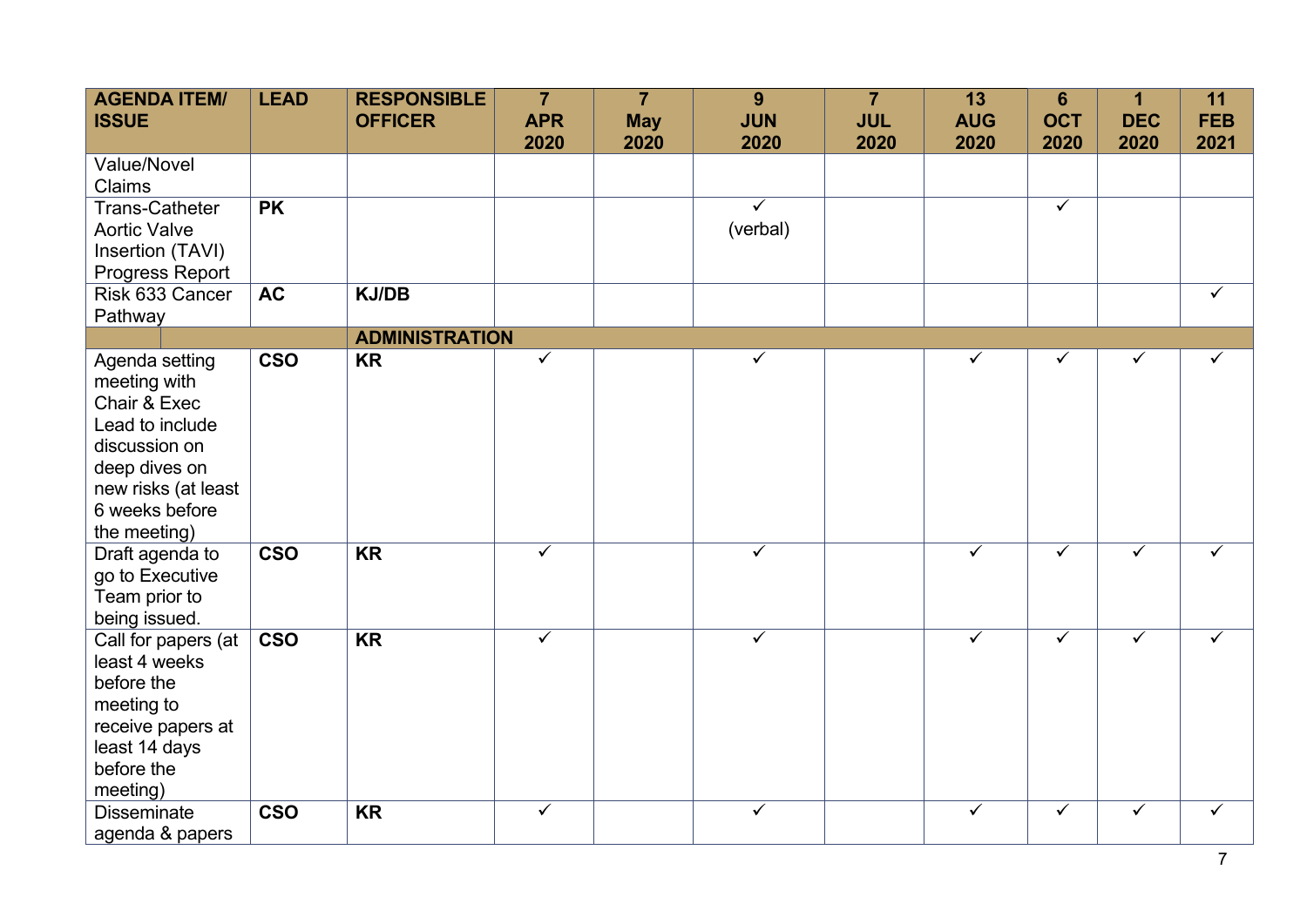| <b>AGENDA ITEM/</b><br><b>ISSUE</b>                                                                                                        | <b>LEAD</b>             | <b>RESPONSIBLE</b><br><b>OFFICER</b> | $\overline{7}$<br><b>APR</b><br>2020 | $\overline{7}$<br><b>May</b><br>2020 | 9<br><b>JUN</b><br>2020 | $\overline{7}$<br><b>JUL</b><br>2020 | 13<br><b>AUG</b><br>2020 | $6\phantom{1}6$<br><b>OCT</b><br>2020 | 1<br><b>DEC</b><br>2020 | 11<br><b>FEB</b><br>2021 |
|--------------------------------------------------------------------------------------------------------------------------------------------|-------------------------|--------------------------------------|--------------------------------------|--------------------------------------|-------------------------|--------------------------------------|--------------------------|---------------------------------------|-------------------------|--------------------------|
| 7 days prior to the<br>meeting                                                                                                             |                         |                                      |                                      |                                      |                         |                                      |                          |                                       |                         |                          |
| Type up minutes<br>and TOA within 7<br>days of the<br>meeting                                                                              | <b>CSO</b>              | <b>KR</b>                            | $\overline{\checkmark}$              |                                      | $\checkmark$            |                                      | $\checkmark$             | $\checkmark$                          | $\checkmark$            | ✓                        |
| Circulate minutes<br>& TOA to<br>Committee for<br>comments, points<br>of accuracy &<br>matters arising<br>within 10 days of<br>the meeting | <b>CSO</b>              | <b>KR</b>                            | $\checkmark$                         |                                      | $\checkmark$            |                                      | $\checkmark$             | $\checkmark$                          | ✓                       | ✓                        |
| Check & send<br>final version of<br>minutes to the<br><b>Committee Chair</b><br>following<br>comments<br>received.                         | $\overline{\text{cso}}$ | <b>KR</b>                            | $\checkmark$                         |                                      | ✓                       |                                      | ✓                        | $\checkmark$                          | ✓                       | ✓                        |
| Chase updates on<br>TOA before the<br>next meeting and<br>RAG rate                                                                         | <b>CSO</b>              | <b>KR</b>                            | $\checkmark$                         |                                      | $\checkmark$            |                                      | ✓                        | $\checkmark$                          | ✓                       | ✓                        |
| Record and track<br>the TOA as part<br>of the decision<br>tracker                                                                          | <b>CSO</b>              | <b>KR</b>                            | $\checkmark$                         |                                      | $\overline{\checkmark}$ |                                      | $\overline{\checkmark}$  | $\overline{\checkmark}$               | $\checkmark$            | ✓                        |
| Produce written<br>update report for<br><b>QSEAC &amp; Board</b>                                                                           | $\overline{\text{cso}}$ | <b>KR</b>                            | $\checkmark$                         |                                      | $\checkmark$            |                                      | $\checkmark$             | $\checkmark$                          | ✓                       | ✓                        |